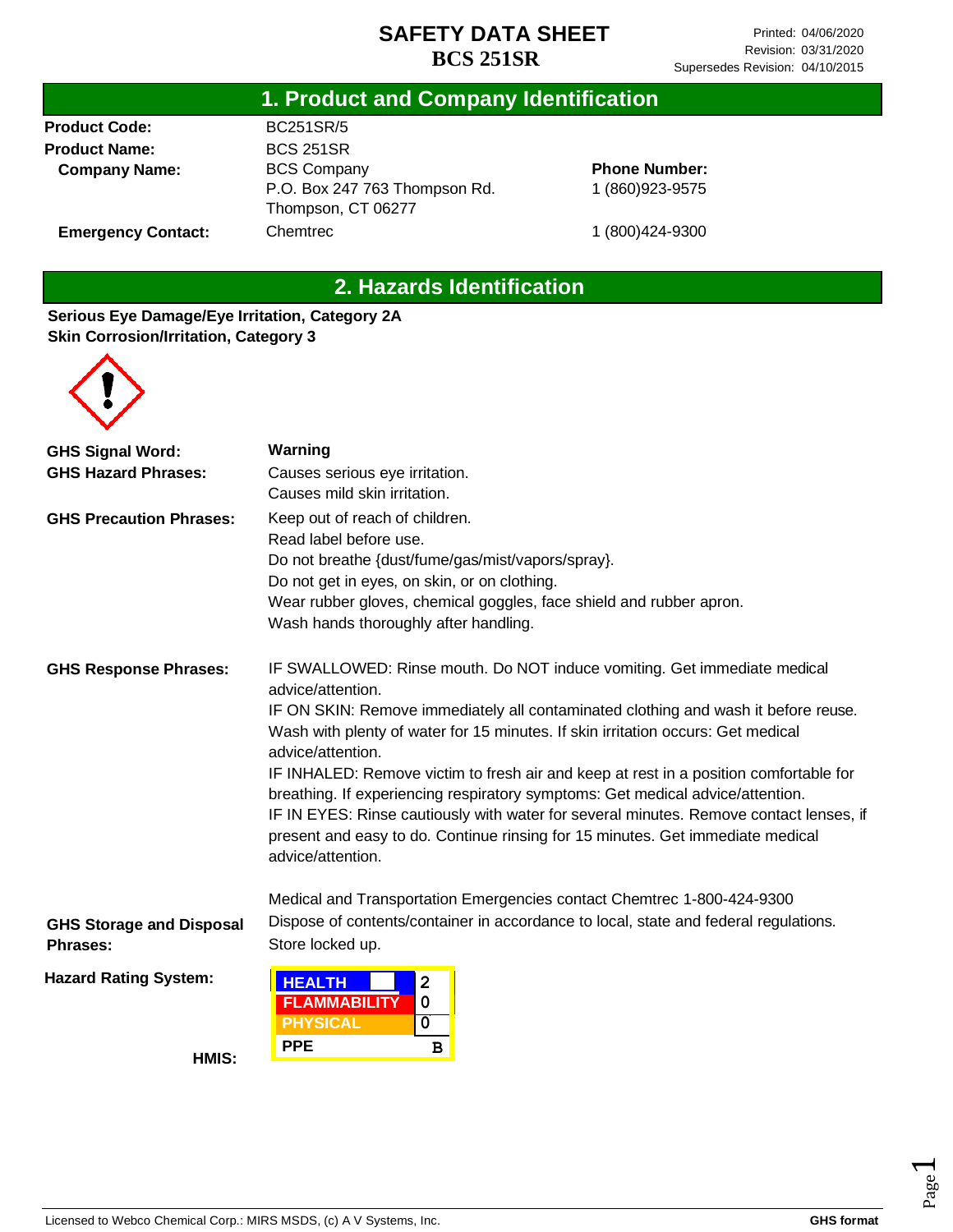#### **Potential Health Effects (Acute and Chronic):**

| 3. Composition/Information on Ingredients |                                             |                      |  |  |
|-------------------------------------------|---------------------------------------------|----------------------|--|--|
| CAS#                                      | <b>Hazardous Components (Chemical Name)</b> | <b>Concentration</b> |  |  |
| 497-19-8                                  | Sodium carbonate                            | $< 5.0 \%$           |  |  |
| 10101-88-9                                | Trisodium thiophosphate                     | $1.0 - 10.0 %$       |  |  |
| 7320-34-5                                 | Potassium pyrophosphate                     | $1.0 - 10.0 %$       |  |  |
|                                           |                                             |                      |  |  |

|                                                      |                                               | <b>4. First Aid Measures</b>                                                                                                                                                                                                                                                                                                                                                                                                                                                                                                                   |
|------------------------------------------------------|-----------------------------------------------|------------------------------------------------------------------------------------------------------------------------------------------------------------------------------------------------------------------------------------------------------------------------------------------------------------------------------------------------------------------------------------------------------------------------------------------------------------------------------------------------------------------------------------------------|
| <b>Emergency and First Aid</b><br><b>Procedures:</b> | No data available.                            |                                                                                                                                                                                                                                                                                                                                                                                                                                                                                                                                                |
| In Case of Inhalation:                               |                                               | Remove victim to fresh air and keep at rest in a position comfortable for breathing. If<br>experiencing respiratory symptoms: Get immediate medical advice/attention.                                                                                                                                                                                                                                                                                                                                                                          |
| In Case of Skin Contact:                             |                                               | Wash any sensitive areas. If skin irritation occurs: Get medical advice/attention.                                                                                                                                                                                                                                                                                                                                                                                                                                                             |
| In Case of Eye Contact:                              | advice/attention.                             | Immediately flush eyes with large amounts of fresh, tepid water for at least 15 minutes.<br>Hold eyelids open to ensure complete irrigation of eye and lid tissues. Tilt head to the<br>side and irrigate the eye from the bridge of the nose to the outside of the face. Keep<br>run-off from entering the other eye, mouth or ear. Washing eye within the first few<br>seconds is essential to achieve maximum effectiveness. Remove contact lenses, if<br>present and easy to do. Continue rinsing. If eye irritation persists, get medical |
| In Case of Ingestion:                                | into the lungs. Get medical advice/attention. | Do not induce vomiting. Rinse mouth with fresh, Tepid water, than immediately drink 4-8<br>oz. or milk or water. Never give anything by mouth to an unconscious person. If<br>vomiting occurs, keep airways open. Keep head lower than hips to prevent aspiration                                                                                                                                                                                                                                                                              |
|                                                      |                                               | <b>5. Fire Fighting Measures</b>                                                                                                                                                                                                                                                                                                                                                                                                                                                                                                               |
| <b>Flash Pt:</b>                                     | No data.                                      |                                                                                                                                                                                                                                                                                                                                                                                                                                                                                                                                                |
| <b>Explosive Limits:</b>                             | LEL: No data.                                 | UEL: No data.                                                                                                                                                                                                                                                                                                                                                                                                                                                                                                                                  |

| <b>Explosive Limits:</b>                    | LEL: No data.                                                                              | UEL: No data.                                                                 |
|---------------------------------------------|--------------------------------------------------------------------------------------------|-------------------------------------------------------------------------------|
| <b>Autoignition Pt:</b>                     | No data.                                                                                   |                                                                               |
|                                             | Suitable Extinguishing Media: Dry chemical, CO2, sand, earth, water spray or regular foam. |                                                                               |
| <b>Fire Fighting Instructions:</b>          | MSHA/NIOSH (approved or equivalent), and full protective gear.                             | As in any fire, wear a self-contained breathing apparatus in pressure-demand, |
| <b>Flammable Properties and</b><br>Hazards: | No data available.                                                                         |                                                                               |

**Protective Precautions, Protective Equipment and Emergency Procedures: Steps To Be Taken In Case Material Is Released Or Spilled:** Rubber or neoprene gloves, Safety glasses, Wear chemical protective clothing. Absorb spill with inert material (e.g. dry sand or earth), and dispose of in accordance with applicable regulations. **Precautions To Be Taken in**  For industrial or institutional use only. **Handling: 6. Accidental Release Measures 7. Handling and Storage**

**Precautions To Be Taken in**  Keep from freezing. **Storing:**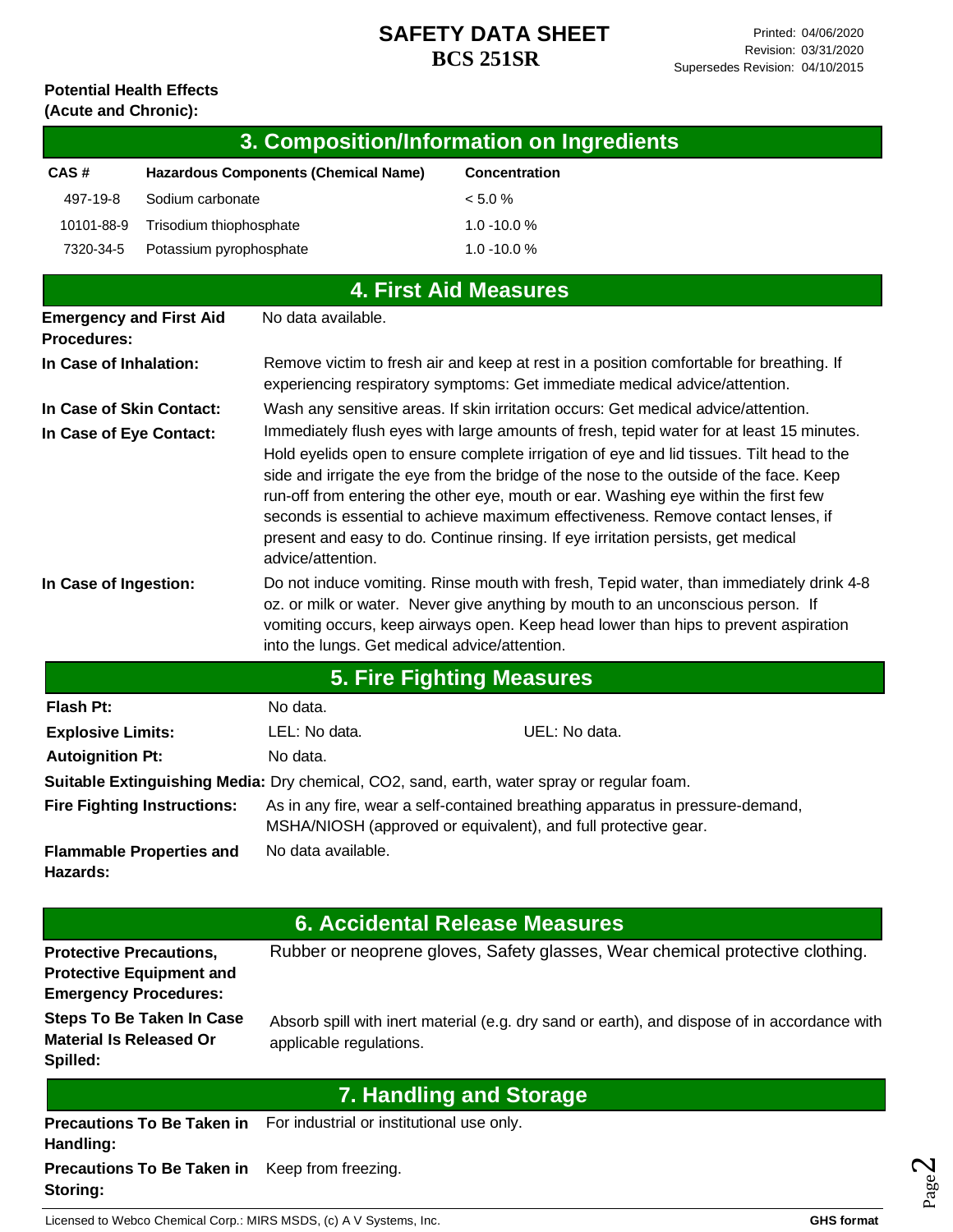|                                                             |                                                   |                                                |            |                                     | 8. Exposure Controls/Personal Protection                                          |                                                                                         |  |
|-------------------------------------------------------------|---------------------------------------------------|------------------------------------------------|------------|-------------------------------------|-----------------------------------------------------------------------------------|-----------------------------------------------------------------------------------------|--|
| CAS#                                                        | <b>Partial Chemical Name</b>                      |                                                |            | <b>OSHA TWA</b>                     | <b>ACGIH TWA</b>                                                                  | <b>Other Limits</b>                                                                     |  |
| 497-19-8                                                    | Sodium carbonate                                  |                                                |            | No data.                            | No data.                                                                          | No data.                                                                                |  |
| 10101-88-9                                                  | Trisodium thiophosphate                           |                                                |            | No data.                            | No data.                                                                          | No data.                                                                                |  |
| 7320-34-5                                                   | Potassium pyrophosphate                           |                                                |            | No data.                            | No data.                                                                          | No data.                                                                                |  |
| <b>Respiratory Equipment</b><br>(Specify Type):             |                                                   |                                                |            |                                     | A respirator is not needed under normal and intended conditions of product use.   |                                                                                         |  |
| <b>Eye Protection:</b>                                      |                                                   | Safety glasses                                 |            |                                     |                                                                                   |                                                                                         |  |
| <b>Protective Gloves:</b>                                   |                                                   | Rubber or neoprene gloves                      |            |                                     |                                                                                   |                                                                                         |  |
|                                                             | <b>Other Protective Clothing:</b>                 | Wear chemical protective clothing.             |            |                                     |                                                                                   |                                                                                         |  |
| <b>Engineering Controls</b>                                 |                                                   | No data available.                             |            |                                     |                                                                                   |                                                                                         |  |
| (Ventilation etc.):                                         |                                                   |                                                |            |                                     |                                                                                   |                                                                                         |  |
|                                                             |                                                   |                                                |            |                                     | 9. Physical and Chemical Properties                                               |                                                                                         |  |
| <b>Physical States:</b>                                     |                                                   | [ ] Gas                                        | [X] Liquid | [] Solid                            |                                                                                   |                                                                                         |  |
| <b>Appearance and Odor:</b>                                 |                                                   | Appearance: Liquid.<br>Odor: No apparent odor. |            |                                     |                                                                                   |                                                                                         |  |
| <b>Melting Point:</b>                                       |                                                   | No data.                                       |            |                                     |                                                                                   |                                                                                         |  |
| <b>Boiling Point:</b>                                       |                                                   | No data.                                       |            |                                     |                                                                                   |                                                                                         |  |
| <b>Autoignition Pt:</b>                                     |                                                   | No data.                                       |            |                                     |                                                                                   |                                                                                         |  |
| <b>Flash Pt:</b>                                            |                                                   | No data.                                       |            |                                     |                                                                                   |                                                                                         |  |
| <b>Explosive Limits:</b>                                    |                                                   | LEL: No data.                                  |            |                                     | UEL: No data.                                                                     |                                                                                         |  |
|                                                             | Specific Gravity (Water = 1): No data.            |                                                |            |                                     |                                                                                   |                                                                                         |  |
| $mm Hg$ :                                                   | Vapor Pressure (vs. Air or                        | No data.                                       |            |                                     |                                                                                   |                                                                                         |  |
|                                                             | Vapor Density (vs. $Air = 1$ ):                   | No data.                                       |            |                                     |                                                                                   |                                                                                         |  |
| <b>Evaporation Rate:</b>                                    |                                                   | No data.                                       |            |                                     |                                                                                   |                                                                                         |  |
| <b>Solubility in Water:</b>                                 |                                                   | 100                                            |            |                                     |                                                                                   |                                                                                         |  |
| <b>Percent Volatile:</b>                                    |                                                   | No data.                                       |            |                                     |                                                                                   |                                                                                         |  |
|                                                             |                                                   |                                                |            | <b>10. Stability and Reactivity</b> |                                                                                   |                                                                                         |  |
| Stability:                                                  |                                                   | Unstable [ ]                                   |            | Stable [X]                          |                                                                                   |                                                                                         |  |
| <b>Conditions To Avoid -</b><br>Instability:                |                                                   | equipment.                                     |            |                                     | permit personnel to handle this product without proper training and/or protective | Avoid handling conditions which may allow for leaks and spills of this material. Do not |  |
|                                                             | Incompatibility - Materials To No data available. |                                                |            |                                     |                                                                                   |                                                                                         |  |
| Avoid:                                                      | Hazardous Decomposition Or No data available.     |                                                |            |                                     |                                                                                   |                                                                                         |  |
| <b>Byproducts:</b>                                          |                                                   |                                                |            |                                     |                                                                                   |                                                                                         |  |
| <b>Possibility of Hazardous</b><br><b>Reactions:</b>        |                                                   | Will occur [ ]                                 |            | Will not occur [X]                  |                                                                                   |                                                                                         |  |
| <b>Conditions To Avoid -</b><br><b>Hazardous Reactions:</b> |                                                   | No data available.                             |            |                                     |                                                                                   |                                                                                         |  |

Page ო